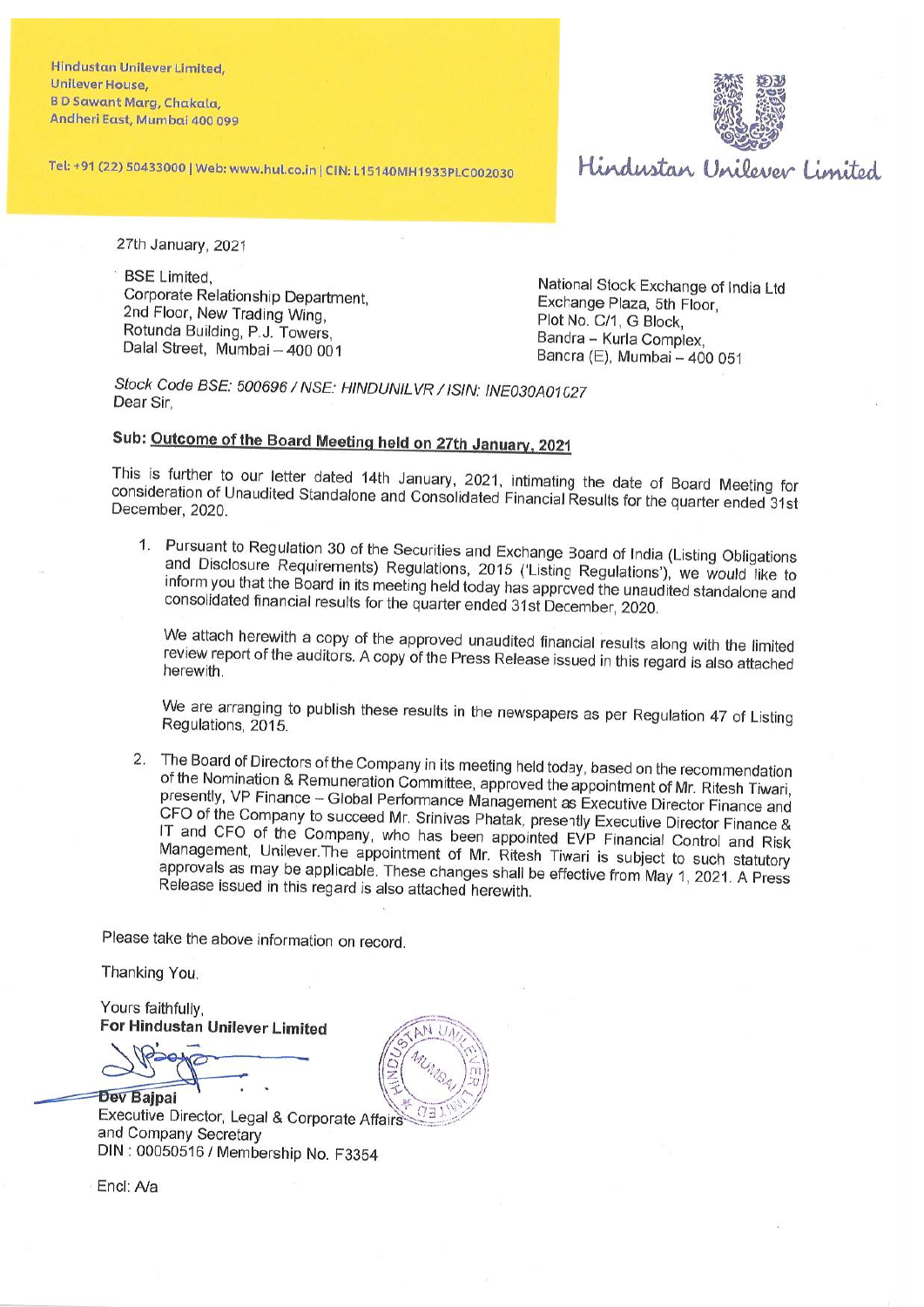# B S R & Co. LLP<br>Chartered Accountants

 14th Floor, Central B Wing and North C Wing, Nesco IT Park 4, Nesco Center, Western Express Highway, Goregaon (East), Mumbai - 400 063

Telephone: +91 22 6257 1000<br>Fax: +91 22 6257 1010 +91 22 6257 1010

## **Limited Review Report on Unaudited Quarterly and Year-to-date Standalone Financial Results of Hindustan Unilever Limited under Regulation 33 of the SEBI (Listing Obligations and Disclosure Requirements) Regulations, 2015**

## To the Board of Directors of Hindustan Unilever Limited

- 1. We have reviewed the accompanying Statement of unaudited standalone financial results of Hindustan Unilever Limited ('the Company') for the quarter ended 31 December 2020 and year to date results for the period from 1 April 2020 to 31 December 2020 ('the Statement').
- 2. This Statement, which is the responsibility of the Company's management and approved by the Board of Directors, has been prepared in accordance with the recognition and measurement principles laid down in Indian Accounting Standard 34*"Interim Financial Reporting"* ("Ind AS 34"), prescribed under Section 133 of the Companies Act, 2013, and other accounting principles generally accepted in India and in compliance with Regulation 33 of the Listing Regulations. Our responsibility is to issue a report on the Statement based on our review.
- 3. We conducted our review of the Statement in accordance with the Standard on Review Engagements (SRE) 2410 *"Review of Interim Financial Information Performed by the Independent Auditor of the Entity"* issued by the Institute of Chartered Accountants of India. This standard requires that we plan and perform the review to obtain moderate assurance as to whether the Statement is free of material misstatement. A review is limited primarily to inquiries of company personnel and analytical procedures applied to financial data and thus provides less assurance than an audit. We have not performed an audit and accordingly, we do not express an audit opinion.
- 4. Based on our review conducted as above, nothing has come to our attention that causes us to believe that the accompanying Statement, prepared in accordance with applicable accounting standards and other recognised accounting practices and policies has not disclosed the information required to be disclosed in terms of Regulation 33 of the SEBI (Listing Obligations and Disclosure Requirements) Regulations, 2015 including the manner in which it is to be disclosed, or that it contains any material misstatement.

For **B S R & Co. LLP** *Chartered Accountants* Firm's Registration No: 101248W/W-100022

> ANIRUDDHA SHREEKANT GODBOLE

**Aniruddha Godbole** Digitally signed by ANIRUDDHA SHREEKANT GODBOLE Date: 2021.01.27 15:32:18 +05'30'

*Partner* Mumbai Membership No: 105149 27 January 2021 ICAI UDIN: 21105149AAAAAS2976

Registered Office: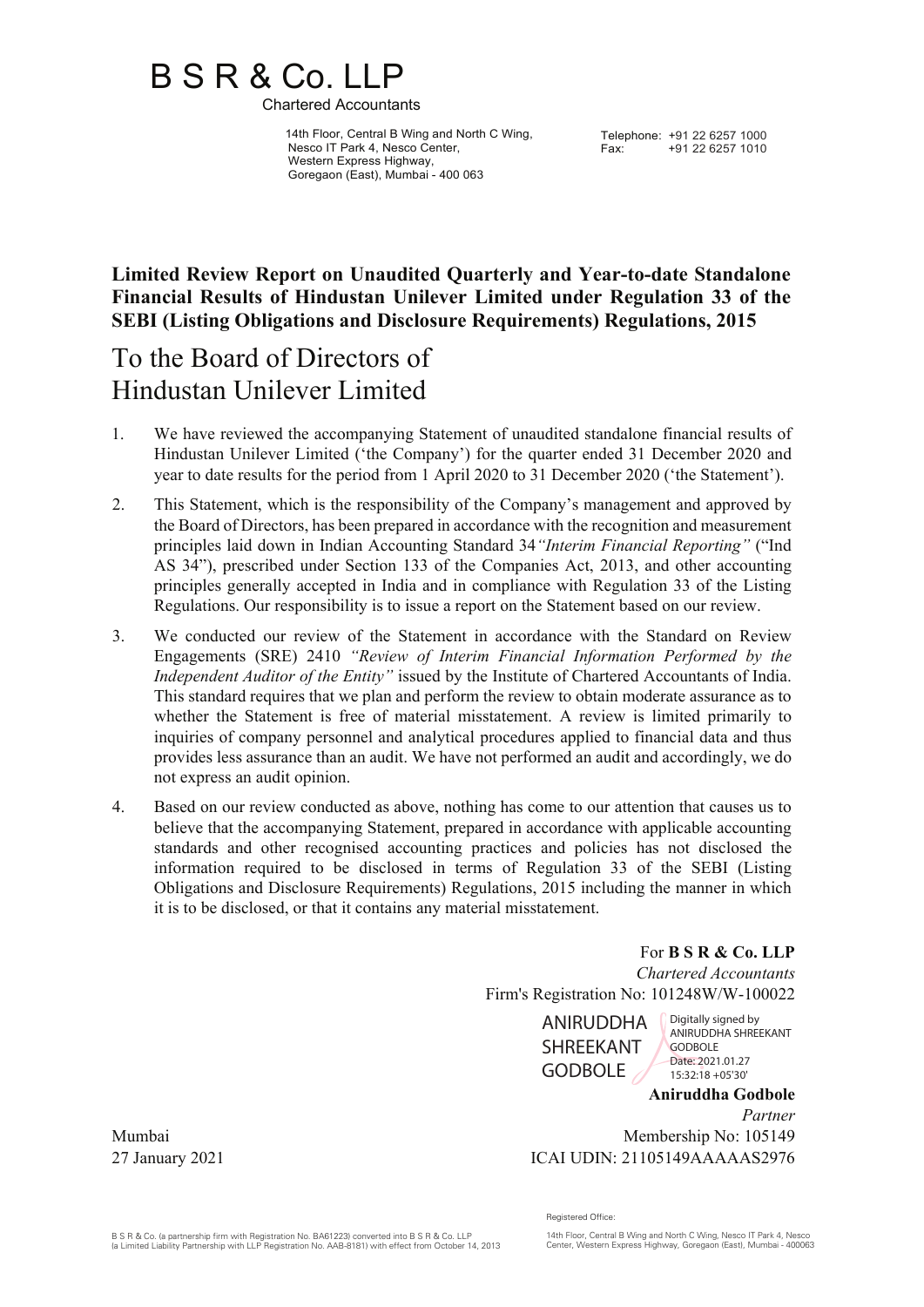

## Hindustan Unilever Limited

#### STANDALONE FINANCIAL RESULTS FOR THE QUARTER AND NINE MONTHS ENDED 31ST DECEMBER, 2020

| the quarter ended<br><b>Particulars</b><br>nine months ended<br>the vear ended<br>quarter ended<br>31st December<br>30th September<br>31st March<br>31st December<br>2020<br>2019<br>2020<br>2020<br>2020<br>2019<br><b>Revenue from operations</b><br>38,273<br>11,682<br>9.696<br>11,276<br>Sale of products<br>33,364<br>29,388<br>180<br>112<br>166<br>500<br>386<br>512<br>Other operating revenue<br>97<br>140<br>404<br>467<br>733<br>151<br>Other income<br>11,959<br>9.948<br>11.593<br><b>TOTAL INCOME</b><br>39.518<br>34,268<br>30,241<br><b>EXPENSES</b><br>3,420<br>2.793<br>4.107<br>9.183<br>11.572<br>11.102<br>Cost of materials consumed<br>1,887<br>1,561<br>1,499<br>5,072<br>4,341<br>6,342<br>Purchases of stock-in-trade<br>Changes in inventories of finished goods (including stock-in-trade)<br>136<br>(231)<br>(253)<br>99<br>152<br>(121)<br>and work-in-progress<br>556<br>454<br>559<br>1.707<br>1.336<br>1,691<br>Employee benefits expenses<br>25<br>99<br>41<br>29<br>80<br>106<br>Finance costs<br>272<br>232<br>249<br>763<br>683<br>938<br>Depreciation and amortisation expenses<br>Other expenses<br>3,324<br>3,522<br>1,388<br>1,163<br>1,139<br>Advertising and promotion<br>4,686<br>1,256<br>1,500<br>4,545<br>3,758<br>5,015<br>1,605<br>Others<br><b>TOTAL EXPENSES</b><br>26,359<br>23,002<br>30,229<br>9,321<br>7,620<br>8,851<br>2,638<br>2,328<br>2,742<br>7,909<br>7,239<br>9,289<br>Profit before exceptional items and tax<br>(42)<br>(81)<br>(241)<br>(139)<br>(197)<br>(99)<br>Exceptional items [net credit/ (charge)]<br>2,596<br>2,229<br>2,661<br>Profit before tax<br>7,668<br>7,100<br>9,092<br><b>Tax expenses</b><br>(614)<br>(606)<br>(619)<br>(1,834)<br>(1,799)<br>(2, 202)<br>Current tax<br>(61)<br>(152)<br>(33)<br>(23)<br>(82)<br>(7)<br>Deferred tax credit/(charge)<br>6,738<br>1,921<br>2,009<br>PROFIT FOR THE PERIOD (A)<br>5,811<br>5,219<br>1,616<br>OTHER COMPREHENSIVE INCOME<br>Items that will not be reclassified subsequently to profit or loss<br>2<br>$\overline{2}$<br>6<br>(68)<br>Remeasurements of the net defined benefit plans<br>(2)<br>(1)<br>(0)<br>17<br>Tax on above<br>$\overline{a}$<br>Items that will be reclassified subsequently to profit or loss<br>$\mathbf 0$<br>(0)<br>(0)<br>(1)<br>(1)<br>Fair value of debt instruments through other comprehensive income<br>(1)<br>(0)<br>$\Omega$<br>$\Omega$<br>$\Omega$<br>$\Omega$<br>$\Omega$<br>Tax on above<br>21<br>$\mathbf 0$<br>$\mathbf 0$<br>53<br>Fair value of cash flow hedges through other comprehensive income<br>$\overline{4}$<br>(77)<br>(9)<br>(43)<br>(5)<br>(0)<br>Tax on above<br>(1)<br>40<br>17<br>14<br>$\overline{2}$<br>(89)<br>(1)<br>(7)<br>OTHER COMPREHENSIVE INCOME FOR THE PERIOD (B)<br>1,938<br>1,615<br>2,002<br>TOTAL COMPREHENSIVE INCOME FOR THE PERIOD (A+B)<br>5,825<br>5,221<br>6,649<br>235<br>216<br>235<br>235<br>216<br>216<br>Paid up Equity Share Capital (Face value Re. 1 per share)<br>7,815<br><b>Other Equity</b><br>Earnings per equity share (Face value of Re. 1 each)<br>8.18<br>7.47<br>8.55<br>24.73<br>24.11<br>31.13<br>Basic (in Rs.)<br>8.18<br>7.47<br>8.55<br>24.73<br>24.11<br>Diluted (in Rs.) | (Rs in Crores)                   |  |                              |  |                              |  |                            |  |
|-----------------------------------------------------------------------------------------------------------------------------------------------------------------------------------------------------------------------------------------------------------------------------------------------------------------------------------------------------------------------------------------------------------------------------------------------------------------------------------------------------------------------------------------------------------------------------------------------------------------------------------------------------------------------------------------------------------------------------------------------------------------------------------------------------------------------------------------------------------------------------------------------------------------------------------------------------------------------------------------------------------------------------------------------------------------------------------------------------------------------------------------------------------------------------------------------------------------------------------------------------------------------------------------------------------------------------------------------------------------------------------------------------------------------------------------------------------------------------------------------------------------------------------------------------------------------------------------------------------------------------------------------------------------------------------------------------------------------------------------------------------------------------------------------------------------------------------------------------------------------------------------------------------------------------------------------------------------------------------------------------------------------------------------------------------------------------------------------------------------------------------------------------------------------------------------------------------------------------------------------------------------------------------------------------------------------------------------------------------------------------------------------------------------------------------------------------------------------------------------------------------------------------------------------------------------------------------------------------------------------------------------------------------------------------------------------------------------------------------------------------------------------------------------------------------------------------------------------------------------------------------------------------------------------------------------------------------------------------------------------------------------------------------------------------------------------------------------------------------------------------------------------------------------------------------------------------------------------|----------------------------------|--|------------------------------|--|------------------------------|--|----------------------------|--|
|                                                                                                                                                                                                                                                                                                                                                                                                                                                                                                                                                                                                                                                                                                                                                                                                                                                                                                                                                                                                                                                                                                                                                                                                                                                                                                                                                                                                                                                                                                                                                                                                                                                                                                                                                                                                                                                                                                                                                                                                                                                                                                                                                                                                                                                                                                                                                                                                                                                                                                                                                                                                                                                                                                                                                                                                                                                                                                                                                                                                                                                                                                                                                                                                                       | <b>Unaudited Results for the</b> |  | <b>Unaudited Results for</b> |  | <b>Unaudited Results for</b> |  | <b>Audited Results for</b> |  |
|                                                                                                                                                                                                                                                                                                                                                                                                                                                                                                                                                                                                                                                                                                                                                                                                                                                                                                                                                                                                                                                                                                                                                                                                                                                                                                                                                                                                                                                                                                                                                                                                                                                                                                                                                                                                                                                                                                                                                                                                                                                                                                                                                                                                                                                                                                                                                                                                                                                                                                                                                                                                                                                                                                                                                                                                                                                                                                                                                                                                                                                                                                                                                                                                                       |                                  |  |                              |  |                              |  |                            |  |
|                                                                                                                                                                                                                                                                                                                                                                                                                                                                                                                                                                                                                                                                                                                                                                                                                                                                                                                                                                                                                                                                                                                                                                                                                                                                                                                                                                                                                                                                                                                                                                                                                                                                                                                                                                                                                                                                                                                                                                                                                                                                                                                                                                                                                                                                                                                                                                                                                                                                                                                                                                                                                                                                                                                                                                                                                                                                                                                                                                                                                                                                                                                                                                                                                       |                                  |  |                              |  |                              |  |                            |  |
|                                                                                                                                                                                                                                                                                                                                                                                                                                                                                                                                                                                                                                                                                                                                                                                                                                                                                                                                                                                                                                                                                                                                                                                                                                                                                                                                                                                                                                                                                                                                                                                                                                                                                                                                                                                                                                                                                                                                                                                                                                                                                                                                                                                                                                                                                                                                                                                                                                                                                                                                                                                                                                                                                                                                                                                                                                                                                                                                                                                                                                                                                                                                                                                                                       |                                  |  |                              |  |                              |  |                            |  |
|                                                                                                                                                                                                                                                                                                                                                                                                                                                                                                                                                                                                                                                                                                                                                                                                                                                                                                                                                                                                                                                                                                                                                                                                                                                                                                                                                                                                                                                                                                                                                                                                                                                                                                                                                                                                                                                                                                                                                                                                                                                                                                                                                                                                                                                                                                                                                                                                                                                                                                                                                                                                                                                                                                                                                                                                                                                                                                                                                                                                                                                                                                                                                                                                                       |                                  |  |                              |  |                              |  |                            |  |
|                                                                                                                                                                                                                                                                                                                                                                                                                                                                                                                                                                                                                                                                                                                                                                                                                                                                                                                                                                                                                                                                                                                                                                                                                                                                                                                                                                                                                                                                                                                                                                                                                                                                                                                                                                                                                                                                                                                                                                                                                                                                                                                                                                                                                                                                                                                                                                                                                                                                                                                                                                                                                                                                                                                                                                                                                                                                                                                                                                                                                                                                                                                                                                                                                       |                                  |  |                              |  |                              |  |                            |  |
|                                                                                                                                                                                                                                                                                                                                                                                                                                                                                                                                                                                                                                                                                                                                                                                                                                                                                                                                                                                                                                                                                                                                                                                                                                                                                                                                                                                                                                                                                                                                                                                                                                                                                                                                                                                                                                                                                                                                                                                                                                                                                                                                                                                                                                                                                                                                                                                                                                                                                                                                                                                                                                                                                                                                                                                                                                                                                                                                                                                                                                                                                                                                                                                                                       |                                  |  |                              |  |                              |  |                            |  |
|                                                                                                                                                                                                                                                                                                                                                                                                                                                                                                                                                                                                                                                                                                                                                                                                                                                                                                                                                                                                                                                                                                                                                                                                                                                                                                                                                                                                                                                                                                                                                                                                                                                                                                                                                                                                                                                                                                                                                                                                                                                                                                                                                                                                                                                                                                                                                                                                                                                                                                                                                                                                                                                                                                                                                                                                                                                                                                                                                                                                                                                                                                                                                                                                                       |                                  |  |                              |  |                              |  |                            |  |
|                                                                                                                                                                                                                                                                                                                                                                                                                                                                                                                                                                                                                                                                                                                                                                                                                                                                                                                                                                                                                                                                                                                                                                                                                                                                                                                                                                                                                                                                                                                                                                                                                                                                                                                                                                                                                                                                                                                                                                                                                                                                                                                                                                                                                                                                                                                                                                                                                                                                                                                                                                                                                                                                                                                                                                                                                                                                                                                                                                                                                                                                                                                                                                                                                       |                                  |  |                              |  |                              |  |                            |  |
|                                                                                                                                                                                                                                                                                                                                                                                                                                                                                                                                                                                                                                                                                                                                                                                                                                                                                                                                                                                                                                                                                                                                                                                                                                                                                                                                                                                                                                                                                                                                                                                                                                                                                                                                                                                                                                                                                                                                                                                                                                                                                                                                                                                                                                                                                                                                                                                                                                                                                                                                                                                                                                                                                                                                                                                                                                                                                                                                                                                                                                                                                                                                                                                                                       |                                  |  |                              |  |                              |  |                            |  |
|                                                                                                                                                                                                                                                                                                                                                                                                                                                                                                                                                                                                                                                                                                                                                                                                                                                                                                                                                                                                                                                                                                                                                                                                                                                                                                                                                                                                                                                                                                                                                                                                                                                                                                                                                                                                                                                                                                                                                                                                                                                                                                                                                                                                                                                                                                                                                                                                                                                                                                                                                                                                                                                                                                                                                                                                                                                                                                                                                                                                                                                                                                                                                                                                                       |                                  |  |                              |  |                              |  |                            |  |
|                                                                                                                                                                                                                                                                                                                                                                                                                                                                                                                                                                                                                                                                                                                                                                                                                                                                                                                                                                                                                                                                                                                                                                                                                                                                                                                                                                                                                                                                                                                                                                                                                                                                                                                                                                                                                                                                                                                                                                                                                                                                                                                                                                                                                                                                                                                                                                                                                                                                                                                                                                                                                                                                                                                                                                                                                                                                                                                                                                                                                                                                                                                                                                                                                       |                                  |  |                              |  |                              |  |                            |  |
|                                                                                                                                                                                                                                                                                                                                                                                                                                                                                                                                                                                                                                                                                                                                                                                                                                                                                                                                                                                                                                                                                                                                                                                                                                                                                                                                                                                                                                                                                                                                                                                                                                                                                                                                                                                                                                                                                                                                                                                                                                                                                                                                                                                                                                                                                                                                                                                                                                                                                                                                                                                                                                                                                                                                                                                                                                                                                                                                                                                                                                                                                                                                                                                                                       |                                  |  |                              |  |                              |  |                            |  |
|                                                                                                                                                                                                                                                                                                                                                                                                                                                                                                                                                                                                                                                                                                                                                                                                                                                                                                                                                                                                                                                                                                                                                                                                                                                                                                                                                                                                                                                                                                                                                                                                                                                                                                                                                                                                                                                                                                                                                                                                                                                                                                                                                                                                                                                                                                                                                                                                                                                                                                                                                                                                                                                                                                                                                                                                                                                                                                                                                                                                                                                                                                                                                                                                                       |                                  |  |                              |  |                              |  |                            |  |
|                                                                                                                                                                                                                                                                                                                                                                                                                                                                                                                                                                                                                                                                                                                                                                                                                                                                                                                                                                                                                                                                                                                                                                                                                                                                                                                                                                                                                                                                                                                                                                                                                                                                                                                                                                                                                                                                                                                                                                                                                                                                                                                                                                                                                                                                                                                                                                                                                                                                                                                                                                                                                                                                                                                                                                                                                                                                                                                                                                                                                                                                                                                                                                                                                       |                                  |  |                              |  |                              |  |                            |  |
|                                                                                                                                                                                                                                                                                                                                                                                                                                                                                                                                                                                                                                                                                                                                                                                                                                                                                                                                                                                                                                                                                                                                                                                                                                                                                                                                                                                                                                                                                                                                                                                                                                                                                                                                                                                                                                                                                                                                                                                                                                                                                                                                                                                                                                                                                                                                                                                                                                                                                                                                                                                                                                                                                                                                                                                                                                                                                                                                                                                                                                                                                                                                                                                                                       |                                  |  |                              |  |                              |  |                            |  |
|                                                                                                                                                                                                                                                                                                                                                                                                                                                                                                                                                                                                                                                                                                                                                                                                                                                                                                                                                                                                                                                                                                                                                                                                                                                                                                                                                                                                                                                                                                                                                                                                                                                                                                                                                                                                                                                                                                                                                                                                                                                                                                                                                                                                                                                                                                                                                                                                                                                                                                                                                                                                                                                                                                                                                                                                                                                                                                                                                                                                                                                                                                                                                                                                                       |                                  |  |                              |  |                              |  |                            |  |
|                                                                                                                                                                                                                                                                                                                                                                                                                                                                                                                                                                                                                                                                                                                                                                                                                                                                                                                                                                                                                                                                                                                                                                                                                                                                                                                                                                                                                                                                                                                                                                                                                                                                                                                                                                                                                                                                                                                                                                                                                                                                                                                                                                                                                                                                                                                                                                                                                                                                                                                                                                                                                                                                                                                                                                                                                                                                                                                                                                                                                                                                                                                                                                                                                       |                                  |  |                              |  |                              |  |                            |  |
|                                                                                                                                                                                                                                                                                                                                                                                                                                                                                                                                                                                                                                                                                                                                                                                                                                                                                                                                                                                                                                                                                                                                                                                                                                                                                                                                                                                                                                                                                                                                                                                                                                                                                                                                                                                                                                                                                                                                                                                                                                                                                                                                                                                                                                                                                                                                                                                                                                                                                                                                                                                                                                                                                                                                                                                                                                                                                                                                                                                                                                                                                                                                                                                                                       |                                  |  |                              |  |                              |  |                            |  |
|                                                                                                                                                                                                                                                                                                                                                                                                                                                                                                                                                                                                                                                                                                                                                                                                                                                                                                                                                                                                                                                                                                                                                                                                                                                                                                                                                                                                                                                                                                                                                                                                                                                                                                                                                                                                                                                                                                                                                                                                                                                                                                                                                                                                                                                                                                                                                                                                                                                                                                                                                                                                                                                                                                                                                                                                                                                                                                                                                                                                                                                                                                                                                                                                                       |                                  |  |                              |  |                              |  |                            |  |
|                                                                                                                                                                                                                                                                                                                                                                                                                                                                                                                                                                                                                                                                                                                                                                                                                                                                                                                                                                                                                                                                                                                                                                                                                                                                                                                                                                                                                                                                                                                                                                                                                                                                                                                                                                                                                                                                                                                                                                                                                                                                                                                                                                                                                                                                                                                                                                                                                                                                                                                                                                                                                                                                                                                                                                                                                                                                                                                                                                                                                                                                                                                                                                                                                       |                                  |  |                              |  |                              |  |                            |  |
|                                                                                                                                                                                                                                                                                                                                                                                                                                                                                                                                                                                                                                                                                                                                                                                                                                                                                                                                                                                                                                                                                                                                                                                                                                                                                                                                                                                                                                                                                                                                                                                                                                                                                                                                                                                                                                                                                                                                                                                                                                                                                                                                                                                                                                                                                                                                                                                                                                                                                                                                                                                                                                                                                                                                                                                                                                                                                                                                                                                                                                                                                                                                                                                                                       |                                  |  |                              |  |                              |  |                            |  |
|                                                                                                                                                                                                                                                                                                                                                                                                                                                                                                                                                                                                                                                                                                                                                                                                                                                                                                                                                                                                                                                                                                                                                                                                                                                                                                                                                                                                                                                                                                                                                                                                                                                                                                                                                                                                                                                                                                                                                                                                                                                                                                                                                                                                                                                                                                                                                                                                                                                                                                                                                                                                                                                                                                                                                                                                                                                                                                                                                                                                                                                                                                                                                                                                                       |                                  |  |                              |  |                              |  |                            |  |
|                                                                                                                                                                                                                                                                                                                                                                                                                                                                                                                                                                                                                                                                                                                                                                                                                                                                                                                                                                                                                                                                                                                                                                                                                                                                                                                                                                                                                                                                                                                                                                                                                                                                                                                                                                                                                                                                                                                                                                                                                                                                                                                                                                                                                                                                                                                                                                                                                                                                                                                                                                                                                                                                                                                                                                                                                                                                                                                                                                                                                                                                                                                                                                                                                       |                                  |  |                              |  |                              |  |                            |  |
|                                                                                                                                                                                                                                                                                                                                                                                                                                                                                                                                                                                                                                                                                                                                                                                                                                                                                                                                                                                                                                                                                                                                                                                                                                                                                                                                                                                                                                                                                                                                                                                                                                                                                                                                                                                                                                                                                                                                                                                                                                                                                                                                                                                                                                                                                                                                                                                                                                                                                                                                                                                                                                                                                                                                                                                                                                                                                                                                                                                                                                                                                                                                                                                                                       |                                  |  |                              |  |                              |  |                            |  |
|                                                                                                                                                                                                                                                                                                                                                                                                                                                                                                                                                                                                                                                                                                                                                                                                                                                                                                                                                                                                                                                                                                                                                                                                                                                                                                                                                                                                                                                                                                                                                                                                                                                                                                                                                                                                                                                                                                                                                                                                                                                                                                                                                                                                                                                                                                                                                                                                                                                                                                                                                                                                                                                                                                                                                                                                                                                                                                                                                                                                                                                                                                                                                                                                                       |                                  |  |                              |  |                              |  |                            |  |
|                                                                                                                                                                                                                                                                                                                                                                                                                                                                                                                                                                                                                                                                                                                                                                                                                                                                                                                                                                                                                                                                                                                                                                                                                                                                                                                                                                                                                                                                                                                                                                                                                                                                                                                                                                                                                                                                                                                                                                                                                                                                                                                                                                                                                                                                                                                                                                                                                                                                                                                                                                                                                                                                                                                                                                                                                                                                                                                                                                                                                                                                                                                                                                                                                       |                                  |  |                              |  |                              |  |                            |  |
|                                                                                                                                                                                                                                                                                                                                                                                                                                                                                                                                                                                                                                                                                                                                                                                                                                                                                                                                                                                                                                                                                                                                                                                                                                                                                                                                                                                                                                                                                                                                                                                                                                                                                                                                                                                                                                                                                                                                                                                                                                                                                                                                                                                                                                                                                                                                                                                                                                                                                                                                                                                                                                                                                                                                                                                                                                                                                                                                                                                                                                                                                                                                                                                                                       |                                  |  |                              |  |                              |  |                            |  |
|                                                                                                                                                                                                                                                                                                                                                                                                                                                                                                                                                                                                                                                                                                                                                                                                                                                                                                                                                                                                                                                                                                                                                                                                                                                                                                                                                                                                                                                                                                                                                                                                                                                                                                                                                                                                                                                                                                                                                                                                                                                                                                                                                                                                                                                                                                                                                                                                                                                                                                                                                                                                                                                                                                                                                                                                                                                                                                                                                                                                                                                                                                                                                                                                                       |                                  |  |                              |  |                              |  |                            |  |
|                                                                                                                                                                                                                                                                                                                                                                                                                                                                                                                                                                                                                                                                                                                                                                                                                                                                                                                                                                                                                                                                                                                                                                                                                                                                                                                                                                                                                                                                                                                                                                                                                                                                                                                                                                                                                                                                                                                                                                                                                                                                                                                                                                                                                                                                                                                                                                                                                                                                                                                                                                                                                                                                                                                                                                                                                                                                                                                                                                                                                                                                                                                                                                                                                       |                                  |  |                              |  |                              |  |                            |  |
|                                                                                                                                                                                                                                                                                                                                                                                                                                                                                                                                                                                                                                                                                                                                                                                                                                                                                                                                                                                                                                                                                                                                                                                                                                                                                                                                                                                                                                                                                                                                                                                                                                                                                                                                                                                                                                                                                                                                                                                                                                                                                                                                                                                                                                                                                                                                                                                                                                                                                                                                                                                                                                                                                                                                                                                                                                                                                                                                                                                                                                                                                                                                                                                                                       |                                  |  |                              |  |                              |  |                            |  |
|                                                                                                                                                                                                                                                                                                                                                                                                                                                                                                                                                                                                                                                                                                                                                                                                                                                                                                                                                                                                                                                                                                                                                                                                                                                                                                                                                                                                                                                                                                                                                                                                                                                                                                                                                                                                                                                                                                                                                                                                                                                                                                                                                                                                                                                                                                                                                                                                                                                                                                                                                                                                                                                                                                                                                                                                                                                                                                                                                                                                                                                                                                                                                                                                                       |                                  |  |                              |  |                              |  |                            |  |
|                                                                                                                                                                                                                                                                                                                                                                                                                                                                                                                                                                                                                                                                                                                                                                                                                                                                                                                                                                                                                                                                                                                                                                                                                                                                                                                                                                                                                                                                                                                                                                                                                                                                                                                                                                                                                                                                                                                                                                                                                                                                                                                                                                                                                                                                                                                                                                                                                                                                                                                                                                                                                                                                                                                                                                                                                                                                                                                                                                                                                                                                                                                                                                                                                       |                                  |  |                              |  |                              |  |                            |  |
|                                                                                                                                                                                                                                                                                                                                                                                                                                                                                                                                                                                                                                                                                                                                                                                                                                                                                                                                                                                                                                                                                                                                                                                                                                                                                                                                                                                                                                                                                                                                                                                                                                                                                                                                                                                                                                                                                                                                                                                                                                                                                                                                                                                                                                                                                                                                                                                                                                                                                                                                                                                                                                                                                                                                                                                                                                                                                                                                                                                                                                                                                                                                                                                                                       |                                  |  |                              |  |                              |  |                            |  |
|                                                                                                                                                                                                                                                                                                                                                                                                                                                                                                                                                                                                                                                                                                                                                                                                                                                                                                                                                                                                                                                                                                                                                                                                                                                                                                                                                                                                                                                                                                                                                                                                                                                                                                                                                                                                                                                                                                                                                                                                                                                                                                                                                                                                                                                                                                                                                                                                                                                                                                                                                                                                                                                                                                                                                                                                                                                                                                                                                                                                                                                                                                                                                                                                                       |                                  |  |                              |  |                              |  |                            |  |
|                                                                                                                                                                                                                                                                                                                                                                                                                                                                                                                                                                                                                                                                                                                                                                                                                                                                                                                                                                                                                                                                                                                                                                                                                                                                                                                                                                                                                                                                                                                                                                                                                                                                                                                                                                                                                                                                                                                                                                                                                                                                                                                                                                                                                                                                                                                                                                                                                                                                                                                                                                                                                                                                                                                                                                                                                                                                                                                                                                                                                                                                                                                                                                                                                       |                                  |  |                              |  |                              |  |                            |  |
|                                                                                                                                                                                                                                                                                                                                                                                                                                                                                                                                                                                                                                                                                                                                                                                                                                                                                                                                                                                                                                                                                                                                                                                                                                                                                                                                                                                                                                                                                                                                                                                                                                                                                                                                                                                                                                                                                                                                                                                                                                                                                                                                                                                                                                                                                                                                                                                                                                                                                                                                                                                                                                                                                                                                                                                                                                                                                                                                                                                                                                                                                                                                                                                                                       |                                  |  |                              |  |                              |  |                            |  |
|                                                                                                                                                                                                                                                                                                                                                                                                                                                                                                                                                                                                                                                                                                                                                                                                                                                                                                                                                                                                                                                                                                                                                                                                                                                                                                                                                                                                                                                                                                                                                                                                                                                                                                                                                                                                                                                                                                                                                                                                                                                                                                                                                                                                                                                                                                                                                                                                                                                                                                                                                                                                                                                                                                                                                                                                                                                                                                                                                                                                                                                                                                                                                                                                                       |                                  |  |                              |  |                              |  |                            |  |
|                                                                                                                                                                                                                                                                                                                                                                                                                                                                                                                                                                                                                                                                                                                                                                                                                                                                                                                                                                                                                                                                                                                                                                                                                                                                                                                                                                                                                                                                                                                                                                                                                                                                                                                                                                                                                                                                                                                                                                                                                                                                                                                                                                                                                                                                                                                                                                                                                                                                                                                                                                                                                                                                                                                                                                                                                                                                                                                                                                                                                                                                                                                                                                                                                       |                                  |  |                              |  |                              |  |                            |  |
|                                                                                                                                                                                                                                                                                                                                                                                                                                                                                                                                                                                                                                                                                                                                                                                                                                                                                                                                                                                                                                                                                                                                                                                                                                                                                                                                                                                                                                                                                                                                                                                                                                                                                                                                                                                                                                                                                                                                                                                                                                                                                                                                                                                                                                                                                                                                                                                                                                                                                                                                                                                                                                                                                                                                                                                                                                                                                                                                                                                                                                                                                                                                                                                                                       |                                  |  |                              |  |                              |  | 31.12                      |  |
|                                                                                                                                                                                                                                                                                                                                                                                                                                                                                                                                                                                                                                                                                                                                                                                                                                                                                                                                                                                                                                                                                                                                                                                                                                                                                                                                                                                                                                                                                                                                                                                                                                                                                                                                                                                                                                                                                                                                                                                                                                                                                                                                                                                                                                                                                                                                                                                                                                                                                                                                                                                                                                                                                                                                                                                                                                                                                                                                                                                                                                                                                                                                                                                                                       |                                  |  |                              |  |                              |  |                            |  |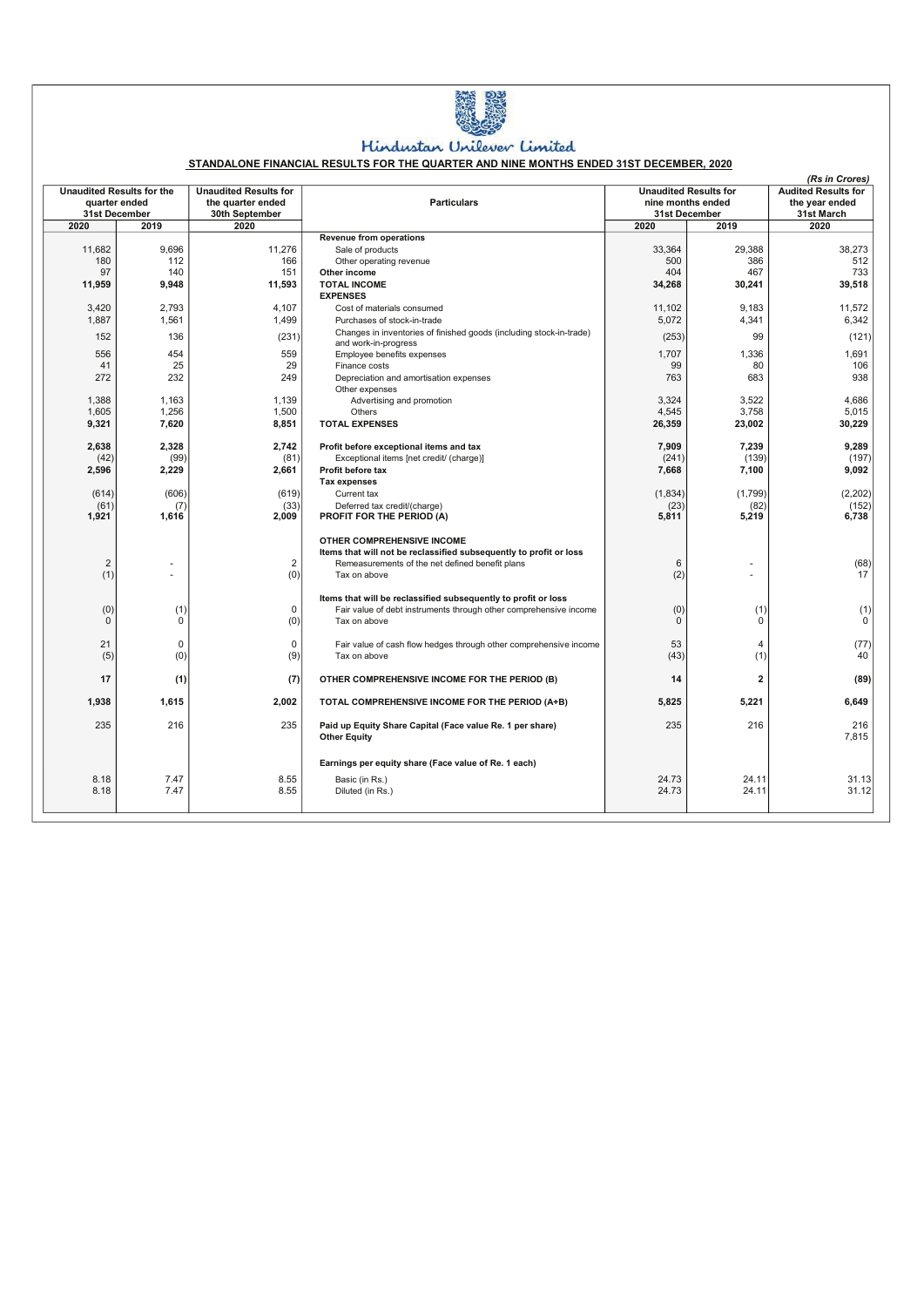|      |                                  |        |                              |                                                             |                                    |                | (Rs in Crores)               |  |                            |
|------|----------------------------------|--------|------------------------------|-------------------------------------------------------------|------------------------------------|----------------|------------------------------|--|----------------------------|
|      | <b>Unaudited Results for the</b> |        | <b>Unaudited Results for</b> |                                                             |                                    |                | <b>Unaudited Results for</b> |  | <b>Audited Results for</b> |
|      | quarter ended                    |        | the quarter ended            | <b>Particulars</b>                                          | nine months ended<br>31st December |                | the year ended               |  |                            |
|      | <b>31st December</b>             |        | 30th September               |                                                             |                                    |                | 31st March                   |  |                            |
| 2020 |                                  | 2019   | 2020                         |                                                             | 2020                               | 2019           | 2020                         |  |                            |
|      |                                  |        |                              |                                                             |                                    |                |                              |  |                            |
|      |                                  |        |                              | Segment Revenue (Sales and Other operating income)          |                                    |                |                              |  |                            |
|      | 3,409                            | 3,456  | 3.318                        | - Home Care                                                 | 10.119                             | 10,292         | 13.642                       |  |                            |
|      | 4,841                            | 4,412  | 4.535                        | - Beauty & Personal Care                                    | 13,415                             | 13,544         | 17,345                       |  |                            |
|      | 3,356                            | 1,865  | 3,379                        | - Foods & Refreshment                                       | 9,693                              | 5,662          | 7,450                        |  |                            |
|      | 256                              | 75     | 210                          | - Others (includes Exports, Infant & Feminine Care etc.)    | 637                                | 276            | 348                          |  |                            |
|      | 11,862                           | 9.808  | 11.442                       | <b>Total Segment Revenue</b>                                | 33,864                             | 29,774         | 38,785                       |  |                            |
|      |                                  |        |                              |                                                             |                                    |                |                              |  |                            |
|      |                                  |        |                              | <b>Segment Results</b>                                      |                                    |                |                              |  |                            |
|      | 646                              | 629    | 678                          | - Home Care                                                 | 1,961                              | 1.923          | 2,559                        |  |                            |
|      | 1,413                            | 1,252  | 1.328                        | - Beauty & Personal Care                                    | 3,875                              | 3,925          | 4,870                        |  |                            |
|      | 473                              | 334    | 559                          | - Foods & Refreshment                                       | 1,614                              | 1,007          | 1,232                        |  |                            |
|      | 50                               | (2)    | 55                           | - Others (includes Exports, Infant & Feminine Care etc.)    | 154                                | $\overline{2}$ | 6                            |  |                            |
|      | 2,582                            | 2,213  | 2,620                        | <b>Total Segment Results</b>                                | 7,604                              | 6,857          | 8,667                        |  |                            |
|      | (42)                             | (99)   | (81)                         | Add/(Less): Exceptional Items [net credit/ (charge)]        | (241)                              | (139)          | (197)                        |  |                            |
|      | (41)                             | (25)   | (29)                         | Less: Finance Costs                                         | (99)                               | (80)           | (106)                        |  |                            |
|      |                                  |        |                              | Add/(Less): Finance Income and Other unallocable income net |                                    |                |                              |  |                            |
|      | 97                               | 140    | 151                          | of unallocable expenditure                                  | 404                                | 462            | 728                          |  |                            |
|      | 2,596                            | 2.229  | 2.661                        | <b>Total Profit Before Tax</b>                              | 7,668                              | 7,100          | 9.092                        |  |                            |
|      |                                  |        |                              | <b>Segment Assets</b>                                       |                                    |                |                              |  |                            |
|      | 3,074                            | 2,697  | 3.102                        | - Home Care                                                 | 3,074                              | 2,697          | 2,966                        |  |                            |
|      | 5,510                            | 4,993  | 5.823                        | - Beauty & Personal Care                                    | 5,510                              | 4,993          | 5,259                        |  |                            |
|      | 49,568                           | 2,242  | 49.543                       | - Foods & Refreshment                                       | 49,568                             | 2,242          | 2,554                        |  |                            |
|      | 346                              | 93     | 352                          | - Others (includes Exports, Infant & Feminine Care etc.)    | 346                                | 93             | 96                           |  |                            |
|      | 7,655                            | 9.001  | 8.088                        | - Unallocable corporate assets                              | 7.655                              | 9.001          | 8,727                        |  |                            |
|      | 66,153                           | 19,026 | 66,908                       | <b>Total Segment Assets</b>                                 | 66,153                             | 19,026         | 19,602                       |  |                            |
|      |                                  |        |                              | <b>Seament Liabilities</b>                                  |                                    |                |                              |  |                            |
|      | 3,483                            | 3.649  | 3.293                        | - Home Care                                                 | 3,483                              | 3,649          | 3,342                        |  |                            |
|      | 5,837                            | 5,923  | 5,478                        | - Beauty & Personal Care                                    | 5,837                              | 5,923          | 5,491                        |  |                            |
|      | 3,310                            | 1,695  | 3,169                        | - Foods & Refreshment                                       | 3,310                              | 1,695          | 1,599                        |  |                            |
|      | 176                              | 52     | 227                          | - Others (includes Exports, Infant & Feminine Care etc.)    | 176                                | 52             | 43                           |  |                            |
|      | 8,043                            | 1.099  | 8,097                        | - Unallocable corporate liabilities                         | 8.043                              | 1.099          | 1.096                        |  |                            |
|      | 20.849                           | 12,418 | 20,264                       | <b>Total Segment Liabilities</b>                            | 20.849                             | 12,418         | 11,571                       |  |                            |
|      |                                  |        |                              |                                                             |                                    |                |                              |  |                            |

1. Segment Revenue, Results, Assets and Liabilities represent amounts identifiable to each of the segments. Other "unallocable income net of unallocable expenditure" mainly includes interest income, dividend income, income from current investments (net), expenses on common services not directly identifiable to individual segments, corporate expenses, etc.

Segment Assets and Segment Liabilities are as at 31st December 2020, 30th September 2020, 31st March 2020 and 31st December 2019. Unallocable corporate assets, unallocable corporate liabilities mainly represent investment of surplus funds, cash and bank balances and tax assets and liabilities.

> Registered Office : Unilever House, B.D. Sawant Marg, Chakala, Andheri East, Mumbai 400 099. CIN: L15140MH1933PLC002030. Tel : +91 (22) 3983 0000. Email: levercare.shareholder@unilever.com

#### STANDALONE SEGMENT WISE REVENUE, RESULTS, ASSETS AND LIABILITIES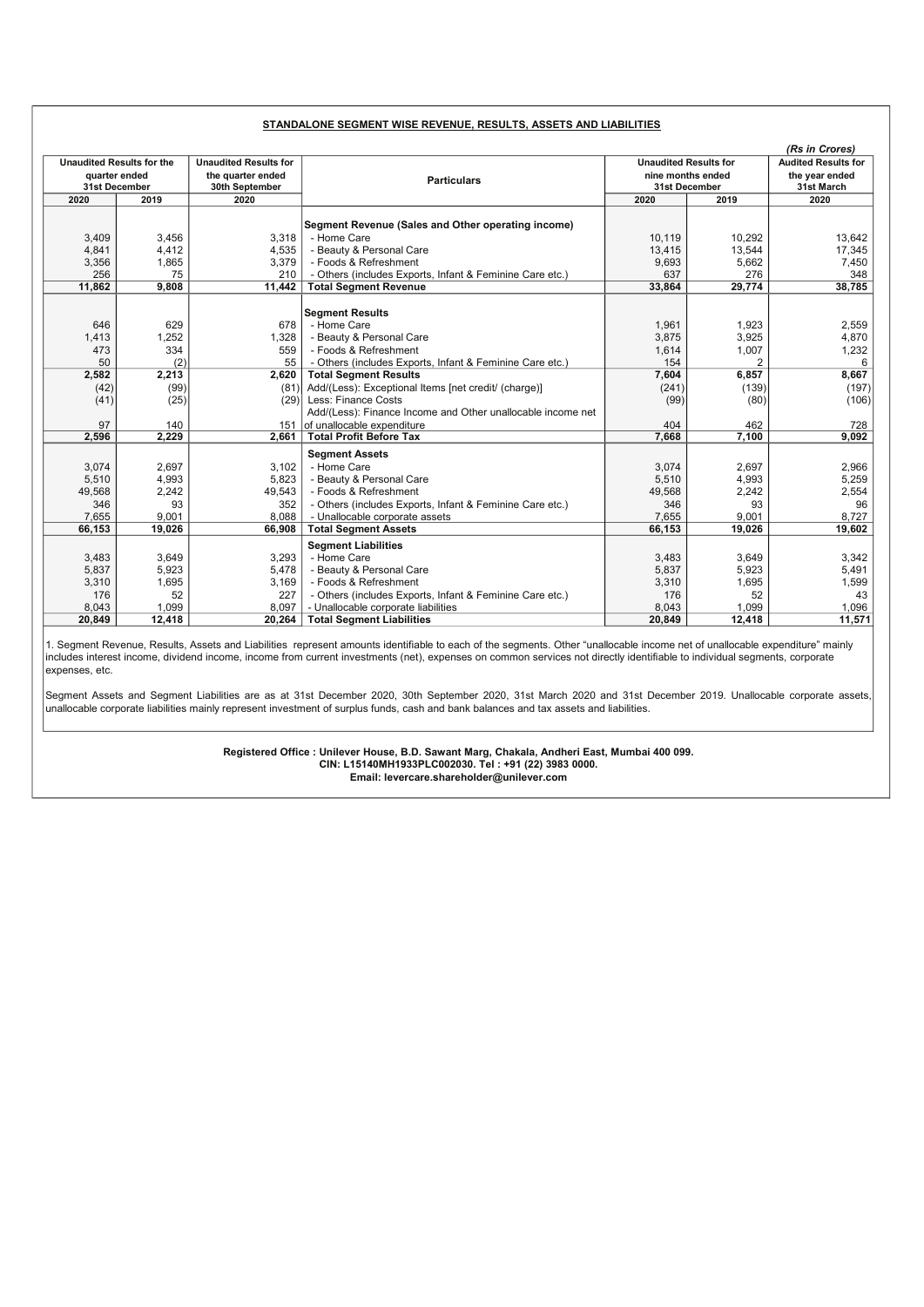#### **Notes:**

- 1. Total sales grew by 20% during the quarter. Underlying domestic consumer business sales (excluding the impact of business combinations) grew by 7% in the quarter.
- 2. Earnings before interest, tax, depreciation and amortization (EBITDA) for the quarter at Rs.2,854 crores (DQ 19: Rs.2,445 crores) grew by 17%. EBITDA margin declined by 80 bps vs DQ 19.
- 3. Profit after tax before exceptional items for the quarter at Rs. 1,951 crores (DQ 19: Rs.1,691 crores) grew by 15%.
- 4. Exceptional items in DQ 20 include restructuring expenses of Rs. 21 crores (DQ 19: Rs. 64 crores), acquisition and disposal related cost of Rs. 21 crores (DQ 19: Rs. 37 crores) and profit from sale of surplus properties Rs. Nil (DQ 19: Rs. 2 crores).
- 5. Profit after tax for the quarter at Rs. 1,921 crores (DQ 19: Rs.1,616 crores) grew by 19%.
- 6. On 1st April 2020, the Board of Directors of Hindustan Unilever Limited (HUL) approved the amalgamation with GlaxoSmithKline Consumer Healthcare Limited (GSK CH India) post receiving all the necessary approvals with 1st April 2020 being the appointed date and effective date as per the scheme. Results for the quarter and nine months ended December 31, 2020 include the impact of the above transaction with effect from 1st April 2020 and are not comparable with previous corresponding periods.
- 7. The above results have been reviewed by the Audit Committee and approved by the Board of Directors at its meeting held on 27th January 2021.
- 8. The text of the above statement was approved by the Board of Directors at their meeting held on 27th January 2021. The statutory auditors have expressed an unqualified report on the above results.

For more details on Results, visit Investor Relations section of our website at http://www.hul.co.in and Financial Results under Corporates section of www.nseindia.com and www.bseindia.com.

> ANIRUDDH A SHREEKAN T GODBOLE Digitally signed by ANIRUDDHA SHREEKANT GODBOLE Date: 2021.01.27 15:34:11 +05'30'

Place: Mumbai Sanjiv Mehta

 By order of the Board SANJIV Digitally signed MEHTA Date: 2021.01.27

Date: 27th January 2021 Chairman and Managing Director [DIN: 06699923]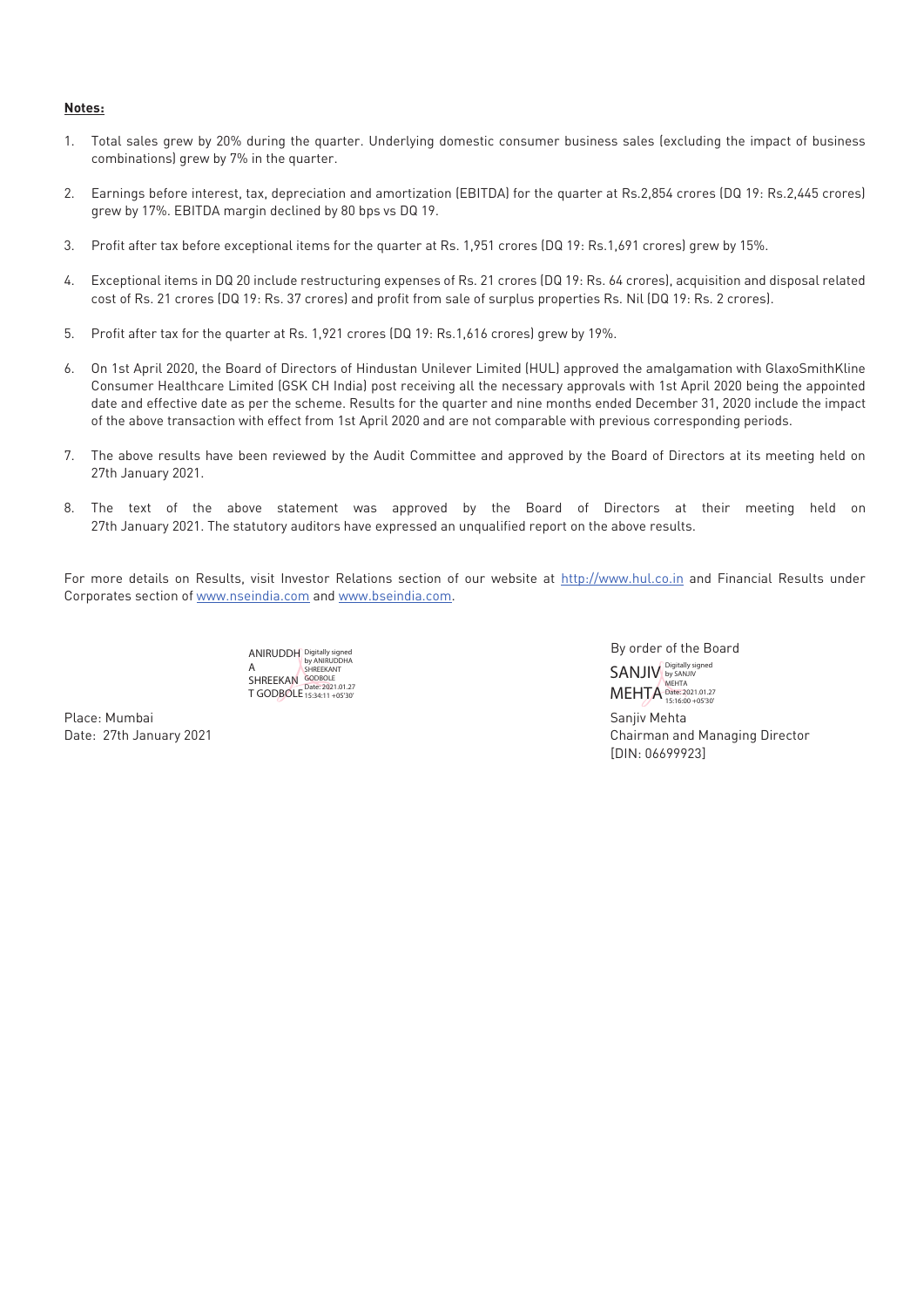# B S R & Co. LLP<br>Chartered Accountants

 14th Floor, Central B Wing and North C Wing, Nesco IT Park 4, Nesco Center, Western Express Highway, Goregaon (East), Mumbai - 400 063

Telephone: +91 22 6257 1000<br>Fax: +91 22 6257 1010 Fax: +91 22 6257 1010

## **Limited Review Report on Unaudited Quarterly and Year-to-date Consolidated Financial Results of Hindustan Unilever Limited under Regulation 33 of the SEBI (Listing Obligations and Disclosure Requirements) Regulations, 2015**

# To the Board of Directors of Hindustan Unilever Limited

- 1. We have reviewed the accompanying Statement of unaudited consolidated financial results of Hindustan Unilever Limited ("the Parent") and its subsidiaries (the Parent and its subsidiaries together referred to as "the Group") for the quarter ended 31 December 2020 and year to date results for the period from 1 April 2020 to 31 December 2020 ("the Statement"), being submitted by the Parent pursuant to the requirements of Regulation 33 of the SEBI (Listing Obligations and Disclosure Requirements) Regulations, 2015, as amended ("Listing Regulations").
- 2. This Statement, which is the responsibility of the Parent's management and approved by the Parent's Board of Directors, has been prepared in accordance with the recognition and measurement principles laid down in Indian Accounting Standard 34 *"Interim Financial Reporting"* ("Ind AS 34"), prescribed under Section 133 of the Companies Act, 2013, and other accounting principles generally accepted in India and in compliance with Regulation 33 of the Listing Regulations. Our responsibility is to express a conclusion on the Statement based on our review.
- 3. We conducted our review of the Statement in accordance with the Standard on Review Engagements (SRE) 2410 *"Review of Interim Financial Information Performed by the Independent Auditor of the Entity"*, issued by the Institute of Chartered Accountants of India. A review of interim financial information consists of making inquiries, primarily of persons responsible for financial and accounting matters, and applying analytical and other review procedures. A review is substantially less in scope than an audit conducted in accordance with Standards on Auditing and consequently does not enable us to obtain assurance that we would become aware of all significant matters that might be identified in an audit. Accordingly, we do not express an audit opinion.

We also performed procedures in accordance with the circular issued by the SEBI under Regulation 33 (8) of the Listing Regulations, to the extent applicable.

4. The Statement includes the results of the following entities:

| <b>Name of the Entity</b>                            | Relationship            |
|------------------------------------------------------|-------------------------|
| Unilever India Exports Limited                       | Wholly owned subsidiary |
| Lakme Lever Private Limited                          | Wholly owned subsidiary |
| Ponds Exports Limited                                | Wholly owned subsidiary |
| Daverashola Estates Private Limited                  | Wholly owned subsidiary |
| Jamnagar Properties Private Limited                  | Wholly owned subsidiary |
| Levindra Trust Limited                               | Wholly owned subsidiary |
| Levers Associated Trust Limited                      | Wholly owned subsidiary |
| Hindlever Trust Limited                              | Wholly owned subsidiary |
| Hindustan Unilever Foundation                        | Wholly owned subsidiary |
| Bhavishya Alliance Child Nutrition Initiatives       | Wholly owned subsidiary |
| Unilever India Limited (incorporated on 7 June 2020) | Wholly owned subsidiary |
| Unilever Nepal Limited                               | Subsidiary              |

Registered Office: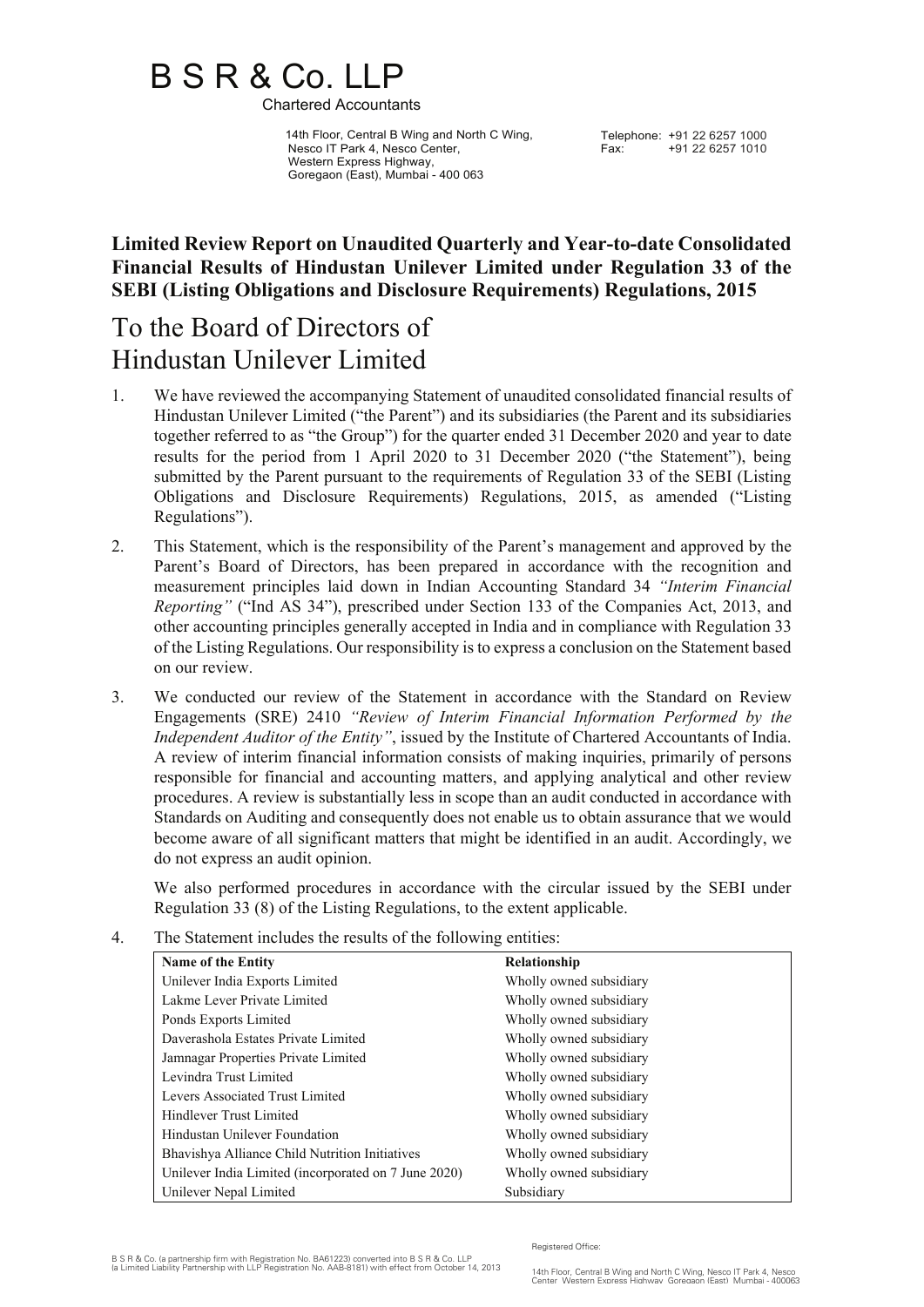## **B S R & Co. LLP**

## **Limited Review Report on Unaudited Quarterly and Year-to-date Consolidated Financial Results of Hindustan Unilever Limited under Regulation 33 of the SEBI (Listing Obligations and Disclosure Requirements) Regulations, 2015**  *(Continued)*

- 5. Based on our review conducted and procedures performed as stated in paragraph 3 above and based on the consideration of the review report of other auditors referred to in paragraph 6 below, nothing has come to our attention that causes us to believe that the accompanying Statement, prepared in accordance with the recognition and measurement principles laid down in the aforesaid Indian Accounting Standard and other accounting principles generally accepted in India, has not disclosed the information required to be disclosed in terms of Regulation 33 of the Listing Regulations, including the manner in which it is to be disclosed, or that it contains any material misstatement.
- 6. We did not review the interim financial information of one (1) subsidiary, Unilever Nepal Limited, included in the Statement, whose interim financial information reflects total assets of Rs. 263 crores as at 31 December 2020 and total revenue of Rs. 74 crores and Rs. 216 crores, total net profit/(loss) after tax of Rs. 7 crores and Rs. 2 crores and total comprehensive income/(loss) of Rs. 7 crores and Rs. 2 crores, for the quarter ended 31 December 2020 and for the period from 1 April 2020 to 31 December 2020 respectively, as considered in the consolidated unaudited financial results. This interim financial information has been reviewed by other auditors whose report has been furnished to us by the management and our conclusion on the Statement, in so far as it relates to the amounts and disclosures included in respect of this subsidiary, is based solely on the report of the other auditors and the procedures performed by us as stated in paragraph 3 above.

Our conclusion on the Statement is not modified in respect of the above matter.

For **B S R & Co. LLP** *Chartered Accountants* Firm's Registration No: 101248W/W-100022

> ANIRUDDHA SHREEKANT **GODBOLE**

Digitally signed by ANIRUDDHA SHREEKANT **GODBOLE** Date: 2021.01.27 15:37:00  $+05'30$ 

**Aniruddha Godbole** *Partner* Mumbai Membership No: 105149 27 January 2021 ICAI UDIN: 21105149AAAAAT6204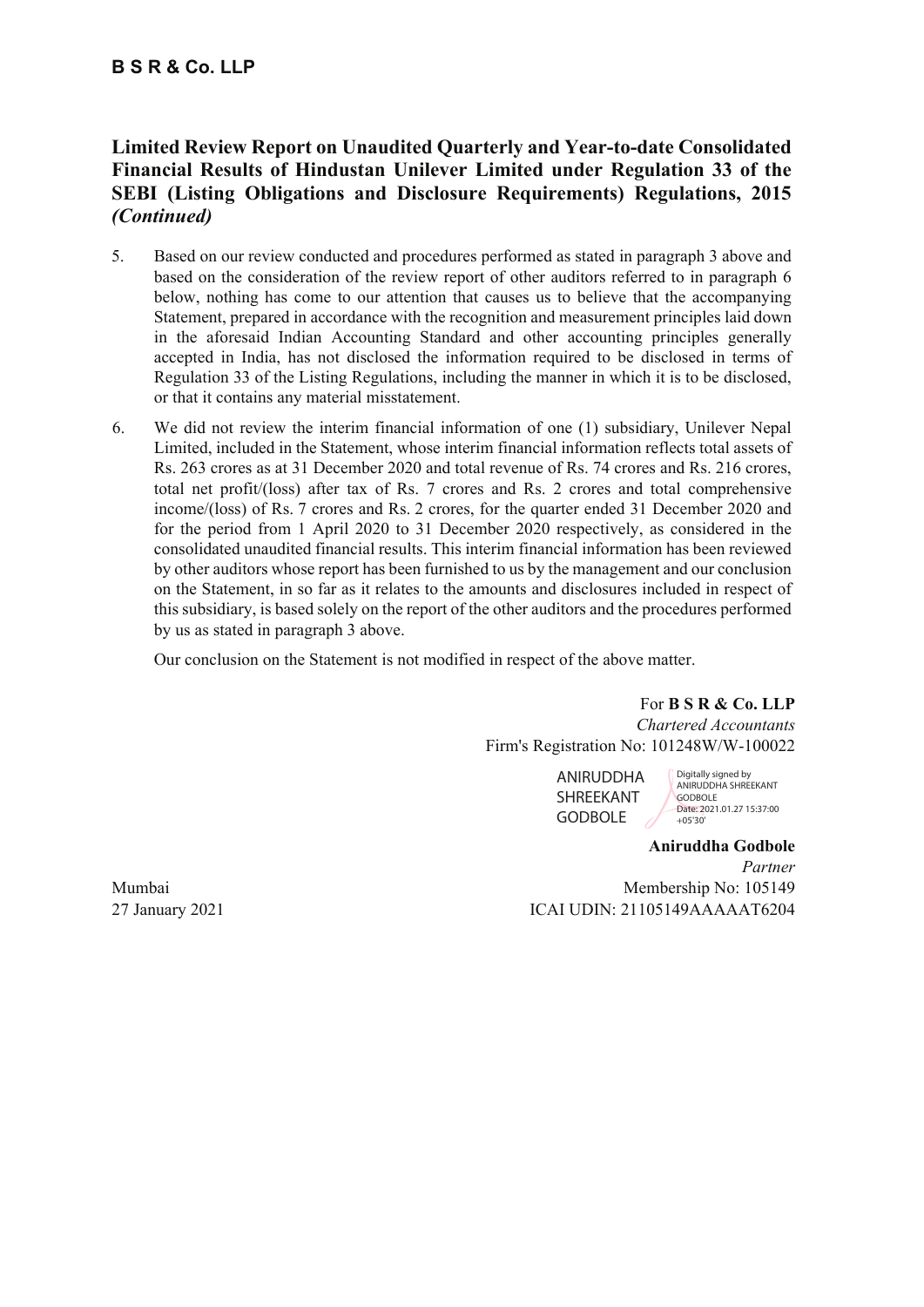

## Hindustan Unilever Limited

CONSOLIDATED FINANCIAL RESULTS FOR THE QUARTER ENDED AND NINE MONTHS ENDED 31ST DECEMBER, 2020

| <b>Unaudited Results for</b> |                                    | <b>Unaudited Results for</b>        |                                                                                                                                     | <b>Unaudited Results for</b>       |                       | (Rs in Crores)<br><b>Audited Results for</b> |
|------------------------------|------------------------------------|-------------------------------------|-------------------------------------------------------------------------------------------------------------------------------------|------------------------------------|-----------------------|----------------------------------------------|
|                              | the quarter ended<br>31st December | the quarter ended<br>30th September | <b>Particulars</b>                                                                                                                  | nine months ended<br>31st December |                       | the year ended<br>31st March                 |
| 2020                         | 2019                               | 2020                                |                                                                                                                                     | 2020                               | 2019                  | 2020                                         |
|                              |                                    |                                     | <b>Revenue from operations</b>                                                                                                      |                                    |                       |                                              |
| 11,969                       | 9,953                              | 11,510                              | Sale of products                                                                                                                    | 34,049                             | 30,081                | 39,136                                       |
| 20<br>192                    | 25<br>125                          | 10<br>163                           | Sale of services<br>Other operating revenue                                                                                         | 32<br>514                          | 79<br>412             | 102<br>545                                   |
| 54                           | 105                                | 93                                  | Other income                                                                                                                        | 301                                | 368                   | 632                                          |
| 12,235                       | 10,208                             | 11,776                              | <b>TOTAL INCOME</b>                                                                                                                 | 34,896                             | 30,940                | 40,415                                       |
| 3,656                        | 2,893                              | 4,279                               | <b>EXPENSES</b><br>Cost of materials consumed                                                                                       | 11,620                             | 9,478                 | 11,976                                       |
| 1,803                        | 1,573                              | 1,442                               | Purchases of stock-in-trade                                                                                                         | 4,897                              | 4,392                 | 6,391                                        |
| 139                          | 161                                | (229)                               | Changes in inventories of finished goods (including stock-in-trade) and                                                             | (263)                              | 134                   | (108)                                        |
| 591                          | 487                                | 588                                 | work-in-progress<br>Employee benefits expenses                                                                                      | 1,803                              | 1,434                 | 1,820                                        |
| 44                           | 27                                 | 31                                  | Finance costs                                                                                                                       | 106                                | 88                    | 118                                          |
| 286                          | 248                                | 265                                 | Depreciation and amortisation expenses                                                                                              | 808                                | 731                   | 1,002                                        |
|                              |                                    |                                     | Other expenses                                                                                                                      |                                    |                       |                                              |
| 1,392<br>1,637               | 1,171<br>1,289                     | 1,144<br>1,534                      | Advertising and promotion<br>Others                                                                                                 | 3,336<br>4,619                     | 3,538<br>3,835        | 4,713<br>5,130                               |
| 9,548                        | 7,849                              | 9,054                               | <b>TOTAL EXPENSES</b>                                                                                                               | 26,926                             | 23,630                | 31,042                                       |
| 2,687                        | 2,359                              | 2,722                               | Profit before exceptional items and tax                                                                                             | 7,970                              | 7,310                 | 9,373                                        |
| (51)                         | (100)                              | (83)                                | Exceptional items [net credit/ (charge)]                                                                                            | (253)                              | (141)                 | (200)                                        |
| 2,636                        | 2,259                              | 2,639                               | Profit before tax from continuing operations                                                                                        | 7,717                              | 7,169                 | 9,173                                        |
| (632)                        | (621)                              | (633)                               | <b>Tax expenses</b><br>Current tax                                                                                                  | (1,878)                            | (1,834)               | (2, 243)                                     |
| (66)                         | (7)                                | (32)                                | Deferred tax credit/(charge)                                                                                                        | (30)                               | (91)                  | (166)                                        |
| 1,938                        | 1,631                              | 1,974                               | Profit after tax from continuing operations (A)                                                                                     | 5,809                              | 5,244                 | 6,764                                        |
| (0)                          | (0)                                | 0                                   | Profit/(Loss) from discontinued operations before tax                                                                               | (0)                                | (0)                   | (6)                                          |
|                              |                                    |                                     | Tax expenses of discontinued operations                                                                                             |                                    |                       | (2)                                          |
| (0)                          | (0)                                | 0                                   | Profit/(Loss) from discontinued operations after tax (B)                                                                            | (0)                                | (0)                   | (8)                                          |
| 1,938                        | 1,631                              | 1,974                               | PROFIT FOR THE PERIOD (A+B)                                                                                                         | 5,809                              | 5,244                 | 6,756                                        |
|                              |                                    |                                     |                                                                                                                                     |                                    |                       |                                              |
|                              |                                    |                                     | OTHER COMPREHENSIVE INCOME                                                                                                          |                                    |                       |                                              |
| $\overline{2}$               |                                    |                                     | Items that will not be reclassified subsequently to profit or loss<br>Remeasurements of the net defined benefit plans               | 6                                  |                       | (68)                                         |
| (1)                          |                                    | (0)                                 | Tax on above                                                                                                                        | (2)                                |                       | 17                                           |
|                              |                                    |                                     |                                                                                                                                     |                                    |                       |                                              |
| (0)                          | (1)                                | 0                                   | Items that will be reclassified subsequently to profit or loss<br>Fair value of debt instruments through other comprehensive income | (0)                                | (1)                   | (1)                                          |
| $\mathbb O$                  | 0                                  | (0)                                 | Tax on above                                                                                                                        | $\mathbf{0}$                       | $\Omega$              | 0                                            |
|                              |                                    |                                     |                                                                                                                                     |                                    |                       |                                              |
| 21<br>(5)                    | $\mathbf 0$<br>(0)                 | $\mathbb O$<br>(9)                  | Fair value of cash flow hedges through other comprehensive income<br>Tax on above                                                   | 53<br>(43)                         | $\overline{4}$<br>(1) | (77)<br>40                                   |
|                              |                                    |                                     |                                                                                                                                     |                                    |                       |                                              |
| 17                           | (1)                                | (7)                                 | OTHER COMPREHENSIVE INCOME FOR THE PERIOD (C)                                                                                       | 14                                 | 2                     | (89)                                         |
| 1,955                        | 1,630                              | 1,967                               | TOTAL COMPREHENSIVE INCOME FOR THE PERIOD (A+B+C)                                                                                   | 5,823                              | 5,246                 | 6,667                                        |
|                              |                                    |                                     | Net Profit attributable to                                                                                                          |                                    |                       |                                              |
| 1,937                        | 1,627                              | 1,974                               | a) Owners of the company                                                                                                            | 5,809                              | 5,233                 | 6,748                                        |
|                              | $\overline{4}$                     | (0)                                 | b) Non-controlling interest                                                                                                         | 0                                  | 11                    |                                              |
|                              |                                    |                                     | Other comprehensive income attributable to                                                                                          |                                    |                       |                                              |
| 17                           | (1)                                | (7)                                 | a) Owners of the company                                                                                                            | 14                                 | $\overline{2}$        | (89)                                         |
|                              |                                    |                                     | b) Non-controlling interest                                                                                                         |                                    |                       |                                              |
|                              |                                    |                                     |                                                                                                                                     |                                    |                       |                                              |
| 1,954                        | 1,626                              | 1,967                               | Total comprehensive income attributable to<br>a) Owners of the company                                                              | 5,823                              | 5,235                 | 6,659                                        |
|                              | $\overline{4}$                     | (0)                                 | b) Non-controlling interest                                                                                                         | 0                                  | 11                    | 8                                            |
| 235                          | 216                                | 235                                 | Paid up Equity Share Capital (Face value Re. 1 per share)                                                                           | 235                                | 216                   | 216                                          |
|                              |                                    |                                     | <b>Other Equity</b>                                                                                                                 |                                    |                       | 8,013                                        |
|                              |                                    |                                     | Earnings per equity share from continuing operations (Face value of                                                                 |                                    |                       |                                              |
|                              |                                    |                                     | Re. 1 each)                                                                                                                         |                                    |                       |                                              |
| 8.24                         | 7.51<br>7.51                       | 8.40<br>8.40                        | Basic (in Rs.)                                                                                                                      | 24.72                              | 24.17<br>24.17        | 31.21                                        |
| 8.24                         |                                    |                                     | Diluted (in Rs.)                                                                                                                    | 24.72                              |                       | 31.21                                        |
|                              |                                    |                                     | Earnings per equity share from discontinued operations (Face value of<br>Re. 1 each)                                                |                                    |                       |                                              |
| (0.00)                       | (0.00)                             | 0.00                                | Basic (in Rs.)                                                                                                                      | (0.00)                             | (0.00)                | (0.04)                                       |
| (0.00)                       | (0.00)                             | 0.00                                | Diluted (in Rs.)                                                                                                                    | (0.00)                             | (0.00)                | (0.04)                                       |
|                              |                                    |                                     | Earnings per equity share from continuing and discontinued                                                                          |                                    |                       |                                              |
|                              |                                    |                                     | operations (Face value of Re. 1 each)                                                                                               |                                    |                       |                                              |
| 8.24<br>8.24                 | 7.51<br>7.51                       | 8.40<br>8.40                        | Basic (in Rs.)<br>Diluted (in Rs.)                                                                                                  | 24.72<br>24.72                     | 24.17<br>24.17        | 31.17<br>31.17                               |
|                              |                                    |                                     |                                                                                                                                     |                                    |                       |                                              |
|                              |                                    |                                     |                                                                                                                                     |                                    |                       |                                              |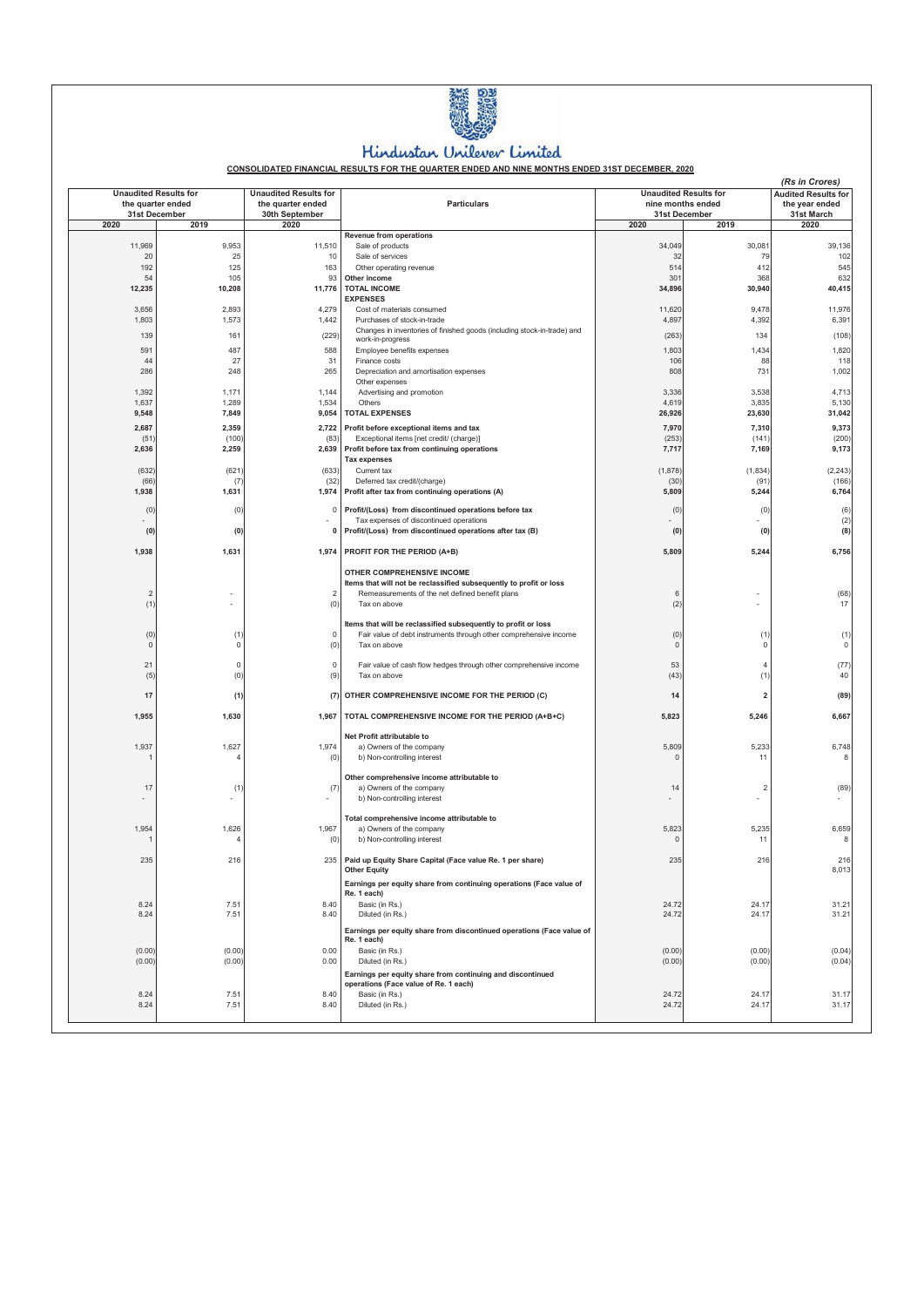|        |                                                                            |                                                                             | <b>CONSOLIDATED SEGMENT WISE REVENUE, RESULTS, ASSETS AND LIABILITIES</b> |                                                                    |        | (Rs in Crores)                                                     |
|--------|----------------------------------------------------------------------------|-----------------------------------------------------------------------------|---------------------------------------------------------------------------|--------------------------------------------------------------------|--------|--------------------------------------------------------------------|
|        | <b>Unaudited Results for</b><br>the quarter ended<br>31st December<br>2019 | <b>Unaudited Results for</b><br>the quarter ended<br>30th September<br>2020 | <b>Particulars</b>                                                        | <b>Unaudited Results for</b><br>nine months ended<br>31st December |        | <b>Audited Results for</b><br>the vear ended<br>31st March<br>2020 |
| 2020   |                                                                            |                                                                             |                                                                           | 2020                                                               | 2019   |                                                                    |
|        |                                                                            |                                                                             | Segment Revenue (Sales and Other operating income)                        |                                                                    |        |                                                                    |
| 3,409  | 3.456                                                                      | 3.318                                                                       | - Home Care                                                               | 10.119                                                             | 10,290 | 13,640                                                             |
| 4,868  | 4,448                                                                      | 4,550                                                                       | - Beauty & Personal Care                                                  | 13,461                                                             | 13,654 | 17,488                                                             |
| 3,356  | 1,865                                                                      | 3,379                                                                       | - Foods & Refreshment                                                     | 9,693                                                              | 5,662  | 7.450                                                              |
| 548    | 334                                                                        | 436                                                                         | - Others (includes Exports, Infant & Feminine Care etc.)                  | 1.322                                                              | 966    | 1.205                                                              |
| 12,181 | 10,103                                                                     | 11,683                                                                      | <b>Total Segment Revenue</b>                                              | 34,595                                                             | 30,572 | 39,783                                                             |
|        |                                                                            |                                                                             |                                                                           |                                                                    |        |                                                                    |
| 646    | 629                                                                        | 678                                                                         | <b>Segment Results</b><br>- Home Care                                     | 1,961                                                              | 1,923  | 2,559                                                              |
| 1,423  | 1.263                                                                      | 1.328                                                                       | - Beauty & Personal Care                                                  | 3,875                                                              | 3,942  | 4,896                                                              |
| 473    | 334                                                                        | 559                                                                         | - Foods & Refreshment                                                     | 1,614                                                              | 1,007  | 1,232                                                              |
| 135    | 55                                                                         | 95                                                                          | - Others (includes Exports, Infant & Feminine Care etc.)                  | 325                                                                | 158    | 172                                                                |
| 2,677  | 2,281                                                                      | 2,660                                                                       | <b>Total Segment Results</b>                                              | 7,775                                                              | 7,030  | 8,859                                                              |
| (51)   | (100)                                                                      | (83)                                                                        | Add/(Less): Exceptional Items [net credit/(charge)]                       | (253)                                                              | (141)  | (200)                                                              |
| (44)   | (27)                                                                       | (31)                                                                        | Less: Finance Costs                                                       | (106)                                                              | (88)   | (118)                                                              |
|        |                                                                            |                                                                             | Add/(Less): Finance Income and Other unallocable income net               |                                                                    |        |                                                                    |
| 54     | 105                                                                        |                                                                             | 93 of unallocable expenditure                                             | 301                                                                | 368    | 632                                                                |
| 2,636  | 2,259                                                                      | 2,639                                                                       | <b>Total Profit Before Tax From Continuing Operations</b>                 | 7,717                                                              | 7,169  | 9,173                                                              |
|        |                                                                            |                                                                             |                                                                           |                                                                    |        |                                                                    |
|        |                                                                            |                                                                             | <b>Segment Assets</b>                                                     |                                                                    |        |                                                                    |
| 3,074  | 2,697                                                                      |                                                                             | 3.102 - Home Care                                                         | 3,074                                                              | 2,697  | 2,966                                                              |
| 5,887  | 5,372                                                                      | 6,193                                                                       | - Beauty & Personal Care                                                  | 5,887                                                              | 5,372  | 5,643                                                              |
| 49,568 | 2,242                                                                      | 49.543                                                                      | - Foods & Refreshment                                                     | 49,568                                                             | 2,242  | 2,554                                                              |
| 929    | 591                                                                        | 882                                                                         | - Others (includes Exports, Infant & Feminine Care etc.)                  | 929                                                                | 591    | 549                                                                |
| 7,377  | 8,961                                                                      | 7,932                                                                       | - Unallocable corporate assets                                            | 7,377                                                              | 8,961  | 8,441                                                              |
| 66,835 | 19,863                                                                     | 67,652                                                                      | <b>Total Segment Assets</b>                                               | 66,835                                                             | 19,863 | 20,153                                                             |
|        |                                                                            |                                                                             |                                                                           |                                                                    |        |                                                                    |
|        |                                                                            |                                                                             | <b>Segment Liabilities</b>                                                |                                                                    |        |                                                                    |
| 3,483  | 3,649                                                                      | 3.293                                                                       | - Home Care                                                               | 3,483                                                              | 3,649  | 3,342                                                              |
| 5,927  | 6,044                                                                      | 5,558                                                                       | - Beauty & Personal Care                                                  | 5,927                                                              | 6,044  | 5,580                                                              |
| 3,310  | 1,695                                                                      | 3,169                                                                       | - Foods & Refreshment                                                     | 3,310                                                              | 1,695  | 1,599                                                              |
| 443    | 282                                                                        | 489                                                                         | - Others (includes Exports, Infant & Feminine Care etc.)                  | 443                                                                | 282    | 275                                                                |
| 8,154  | 1,364                                                                      | 8,297                                                                       | - Unallocable corporate liabilities                                       | 8,154                                                              | 1,364  | 1,111                                                              |
| 21,317 | 13,034                                                                     | 20.806                                                                      | <b>Total Segment Liabilities</b>                                          | 21,317                                                             | 13,034 | 11,907                                                             |

Notes:

1. Segment Revenue, Results, Assets and Liabilities represent amounts identifiable to each of the segments. Other "unallocable income net of unallocable expenditure" mainly includes interesi<br>Income, dividend income, income

Segment Assets and Segment Liabilities are as at 31st December 2020, 30th September 2020, 31st March 2020 and 31st December 2019. Unallocable corporate assets, unallocable corporate liabilities mainly represent investment of surplus funds, cash and bank balances and tax assets and liabilities.

> Registered Office : Unilever House, B.D. Sawant Marg, Chakala, Andheri East, Mumbai 400 099.<br>CIN : L15140MH1933PLC002030. Tel : +91 (22) 3983 0000. Email: levercare.shareholder@unilever.com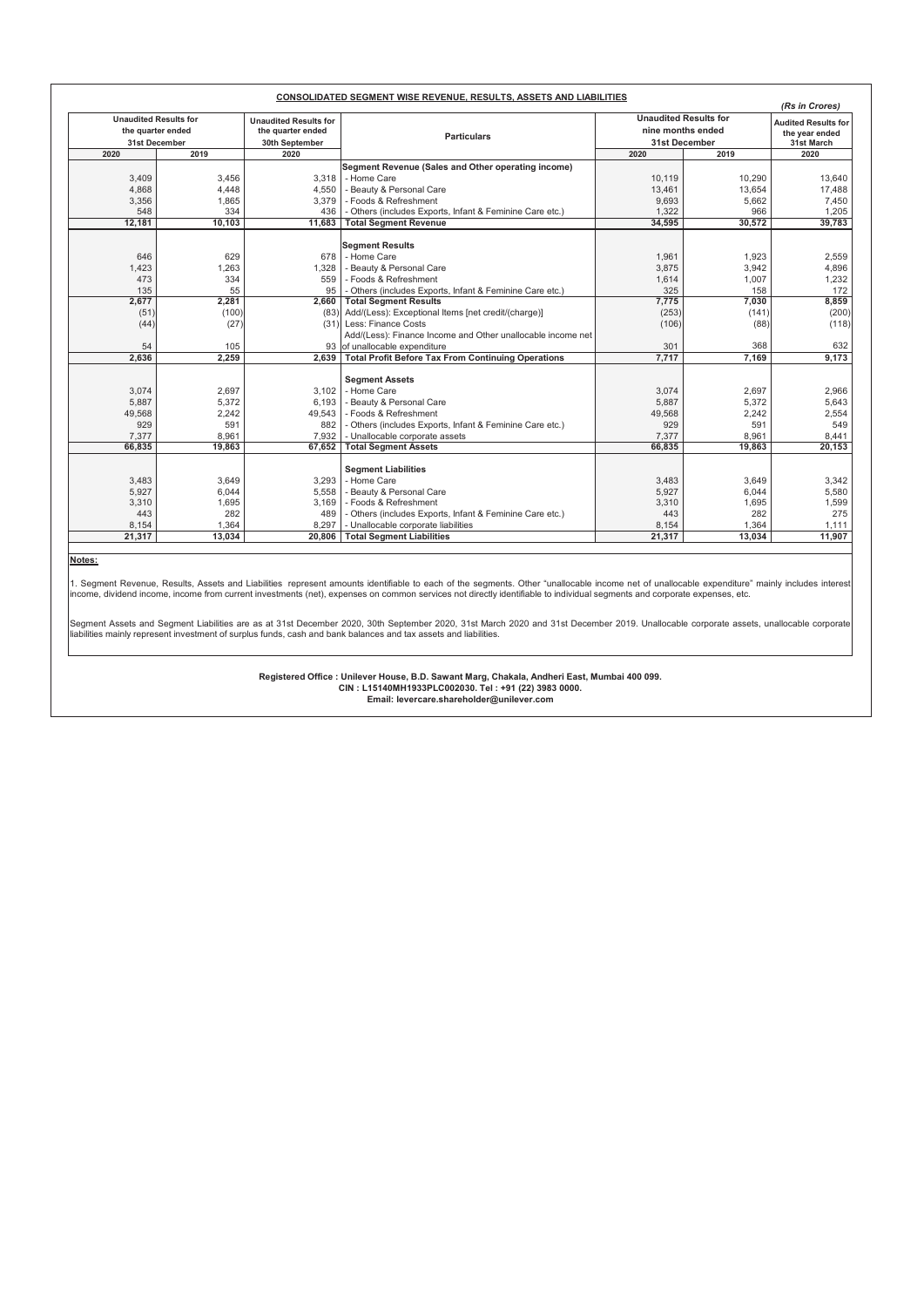#### **Notes:**

- 1. The above results have been reviewed by the Audit Committee and approved by the Board of Directors at its meeting held on 27th January, 2021.
- 2. The text of the above statement was approved by the Board of Directors at their meeting held on 27th January, 2021. The statutory auditors have expressed an unqualified report on the above results.

For more details on Results, visit Investor Relations section of our website at http://www.hul.co.in and Financial Results under Corporates section of www.nseindia.com and www.bseindia.com.

> ANIRUDDHA SHREEKANT GODBOLE Digitally signed by ANIRUDDHA SHREEKANT GODBOLE Date: 2021.01.27 15:38:46 +05'30'

Place: Mumbai Sanjiv Mehta

By order of the Board **SANJIV** MEHTA Digitally signed by SANJIV MEHTA Date: 2021.01.27 15:16:39 +05'30'

Date: 27th January, 2021 Chairman and Managing Director [DIN: 06699923]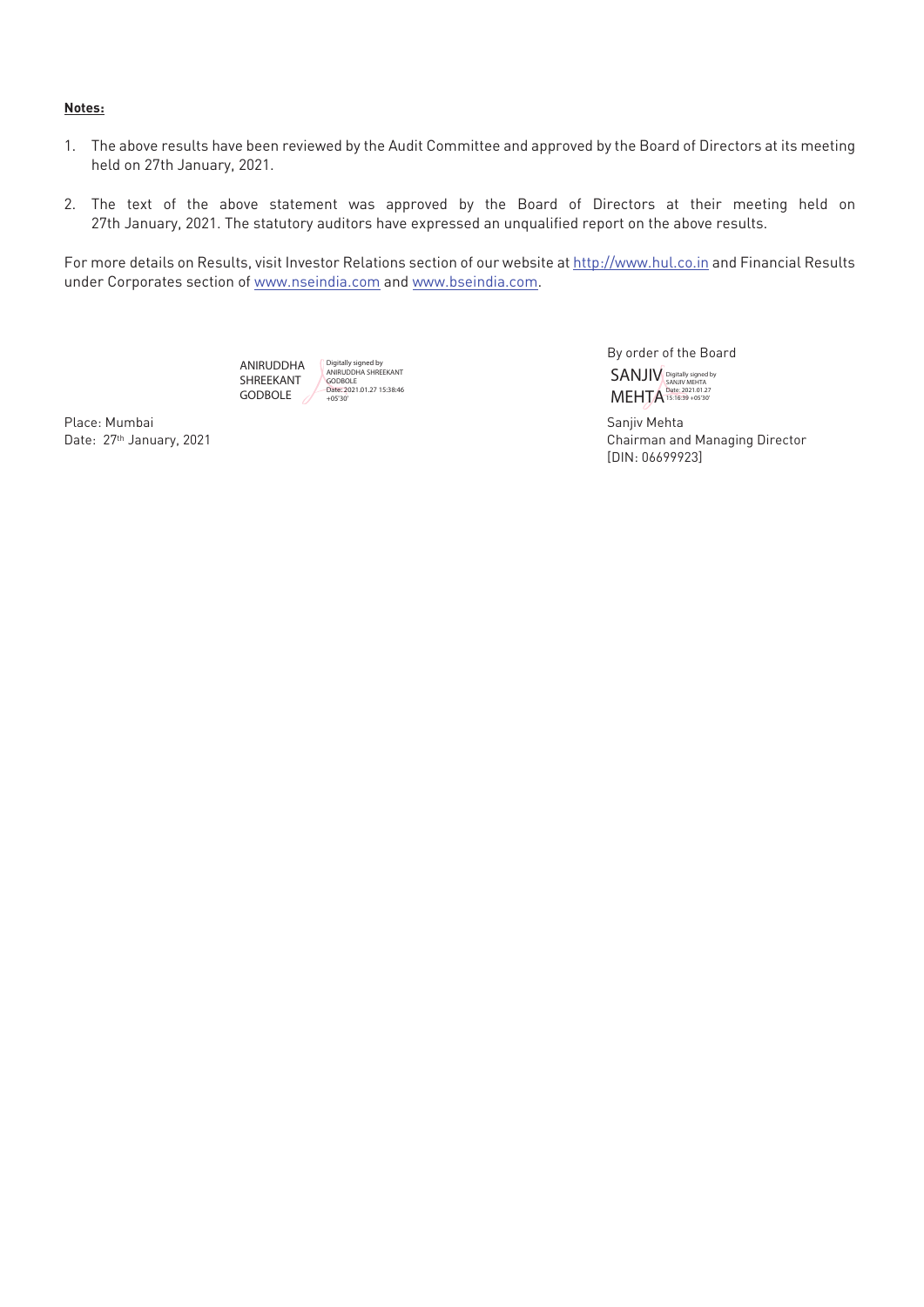

Hindustan Unilever Limited

## **RESULTS FOR THE QUARTER ENDING 31st DECEMBER 2020**

### **REPORTED TURNOVER UP 20% AND PAT UP 19%**

Mumbai, 27<sup>th</sup> January 2021: Hindustan Unilever Limited (HUL) announced its results for the quarter ending 31<sup>st</sup> December 2020.

Growth in the quarter was competitive and profitable with Reported Turnover Growth of 20% and Profit after tax growth of 19%. Domestic Consumer Growth (excluding the impact of merger of GSK CH and acquisition of 'VWash') grew at 7%. Higher mobility, consumer relevant innovations and investments behind market development are driving business momentum. Our business fundamentals remain strong with 86% of our business gaining penetration. Health, hygiene and nutrition forming c.80% of our portfolio continues to grow in double digits and we have seen significant improvement in discretionary categories.

#### **Home Care:**

With increased mobility, Fabric Wash performance in the quarter improved sequentially. Our focus on driving market development has enabled us to grow Liquids and Fabric Sensations segments strongly. Household Care continued its strong performance across segments delivering double-digit growth. We continue to step up innovations and have launched 'Nature Protect' a range of multi category hygiene mix powered by plant-based actives. We also entered new demand spaces with launch of 'Vim Matic Dishwash', 'Surf Excel Smart Spray' and 'Surf Excel Active Hygiene' to cater to our consumer's needs.

#### **Beauty & Personal Care:**

Beauty & Personal Caregrew 9% with robust performance across categories and strong double-digit growths in Skin Cleansing, Hair Care and Oral Care. Skin Cleansing performancewas led by 'Lifebuoy' and double-digit growth in the premium segment. Skin Care portfolio growths were led by good demand pick-up in the winter portfolio. Our consumer-focused portfolio interventions in Hair Care are yielding strong results. 'Close Up' and 'Pepsodent' accelerated as contextual communications drove brand salience. Color Cosmetics performance is improving sequentially. During this quarter, we launched 'Vaseline Anti-Bacterial Hand Cream' and a new range of 'Dove' body lotions.

#### **Foods & Refreshment:**

Foods & Refreshment sustained the high growth momentum growing at 19%. In Tea, all our brands continue to grow in high double-digits and well ahead of the market.Coffee saw launch of 'Bru Veda', a new variant, with infusion of ayurvedic ingredients. In Foods, Ketchups and Soups performed strongly growing high double-digits. Our Nutrition business too grew in double-digits^ as business returned to normalcy post restoration of disrupted supply lines. With relaunch as 'Plus' range from the house of 'Horlicks', we made strategic intervention into the high sciences space of adult nutrition. Ice Creams, Foods Solutions and Vending businesses are improving progressively as out-of-home consumption occasions increase.

#### **Operating margins:**

EBITDA margins at 24% remain healthy. Profit after tax at Rs. 1,921 Crores increased by 19%, Profit after tax (bei\*\*) at Rs. 1,951 Crores was up 15%. We have significantly dialed up investments behind our portfolio and in building future-fit capabilities. Net revenue management and savings agenda has enabled us drive healthy bottom line.

**Sanjiv Mehta, Chairman and Managing Director commented:** "With COVID cases coming down sharply and increasing mobility, economic activity in the country continues to improve. The rapid rollout of vaccines will give further impetus to economic growth. Our consumer relevant innovations, market development and execution excellence have enabled us to drive broad based growth across our categories in the December quarter. I am particularly pleased with the performance of our Nutrition business and with the recovery in the discretionary segments of our portfolio; these are structurally attractive and offer immense growth potential. The near-term demand outlook is improving, and we expect to see revival in urban while rural should continue to do well. Inflationary pressures are building up in select commodities and we will manage them judiciously. I am confident that we are very well positioned to capture the growth opportunities and accelerate momentum. "

*\*As per Kantar Worldpanel for L3M November'20, penetration gains are on relative basis. ^ For domestic business on sales reported by GSK CH for DQ'19. \*\*Before exceptional items*